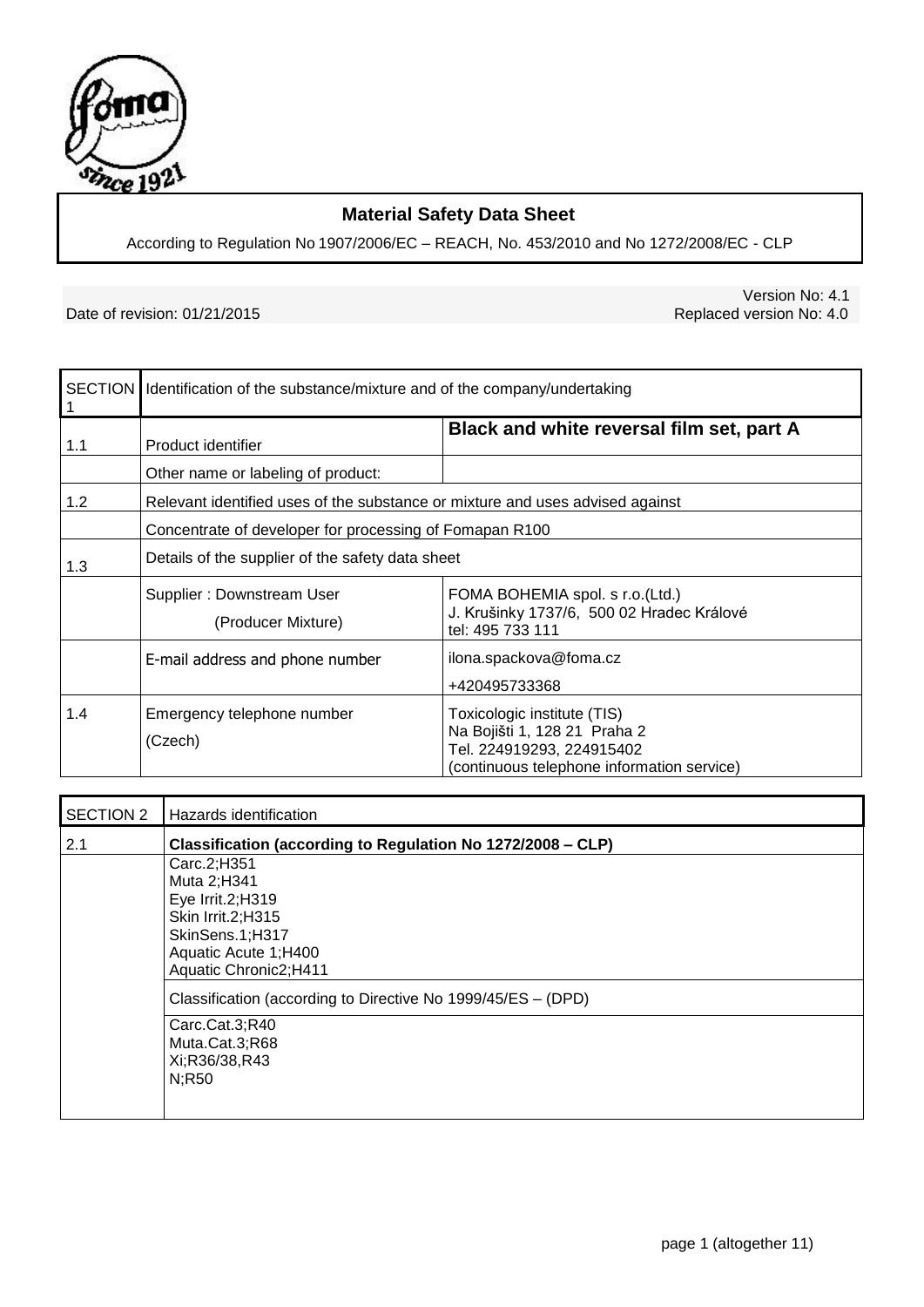The most important adverse physicochemical, human health and environmental effects: Upon contact with the eyes can cause serious irritation. Suspected of causing cancer and genetic defects by long term exposure. .May cause an allergic skin reaction. Acute toxicity to aquatic organisms with long lasting effects.

| 2.2                       | Label elements (according to Regulation No 1272/2008/EC– CLP) |                                                                                          |  |  |
|---------------------------|---------------------------------------------------------------|------------------------------------------------------------------------------------------|--|--|
| Identification of product | Black and white reversal film set, part A                     |                                                                                          |  |  |
| hazard pictogram          |                                                               |                                                                                          |  |  |
| signal word               |                                                               | Warning                                                                                  |  |  |
| hazard                    | H351                                                          | Suspected of causing cancer                                                              |  |  |
| statement(s) $(Hz)$       | H341                                                          | Suspected of causing genetic defects                                                     |  |  |
| phrases)                  | H315                                                          | Causes skin irritation.                                                                  |  |  |
|                           | H319                                                          | Causes serious eye irritation.                                                           |  |  |
|                           | H317                                                          | May cause an allergic skin reaction                                                      |  |  |
|                           | H410                                                          | Very toxic to aquatic life with long lasting effects                                     |  |  |
| precautionary             | P <sub>102</sub>                                              | Keep out of reach of children                                                            |  |  |
| statement                 | P <sub>262</sub>                                              | Do not get in eyes, on skin, or on clothing.                                             |  |  |
| (P- phrases)              |                                                               | P305+P351+P338 IF IN EYES: Rinse continuously with water for several minutes. Remove     |  |  |
|                           |                                                               | contact lenses if present and easy to do. Continue rinsing                               |  |  |
|                           | P308+P313                                                     | IF exposed or concerned: Get medical advice/attention.                                   |  |  |
|                           | P273                                                          | Avoid release to the environment                                                         |  |  |
|                           | P <sub>501</sub>                                              | Dispose of contents/container to collecting place for dangerous waste in                 |  |  |
|                           |                                                               | accordance with national regulations.                                                    |  |  |
|                           |                                                               | Contain: hydroquinone, potassium hydroxide                                               |  |  |
|                           |                                                               | FOMA BOHEMIA spol. s r.o., J. Krušinky 1737/6, 500 02 Hradec Králové<br>tel: 495 733 111 |  |  |

| $\sim$<br>ت ک | $\sim$<br>Other<br>- -<br>nazards                                                                                |
|---------------|------------------------------------------------------------------------------------------------------------------|
|               | ۸/H<br>PR)<br>vPvR<br>category<br>; not belona<br>the<br>ot l<br>substance<br>ne<br>does<br>- IC<br>⋯<br>$\cdot$ |

| <b>SECTION 3</b>       | Composition/information on ingredients |                  |                                                                                         |           |      |                                                                |              |
|------------------------|----------------------------------------|------------------|-----------------------------------------------------------------------------------------|-----------|------|----------------------------------------------------------------|--------------|
| 3.2                    | <b>Mixtures</b>                        |                  |                                                                                         |           |      |                                                                |              |
| Folder name            | Registration<br>number                 | Index<br>number  | Content<br>CAS<br>ES<br>$%$ in<br>Classification<br>number<br>number<br>the<br>solution |           |      |                                                                |              |
| Potassium<br>carbonate | $01 -$<br>2119532646<br>$-36 - 0000$   | Not<br>available | 584-06-7                                                                                | 209-529-3 | < 10 | Eye Irrit.2;H319<br>Skin Irrit.2;H315<br><b>STOT SE 3:H335</b> | Xi;R36/37/38 |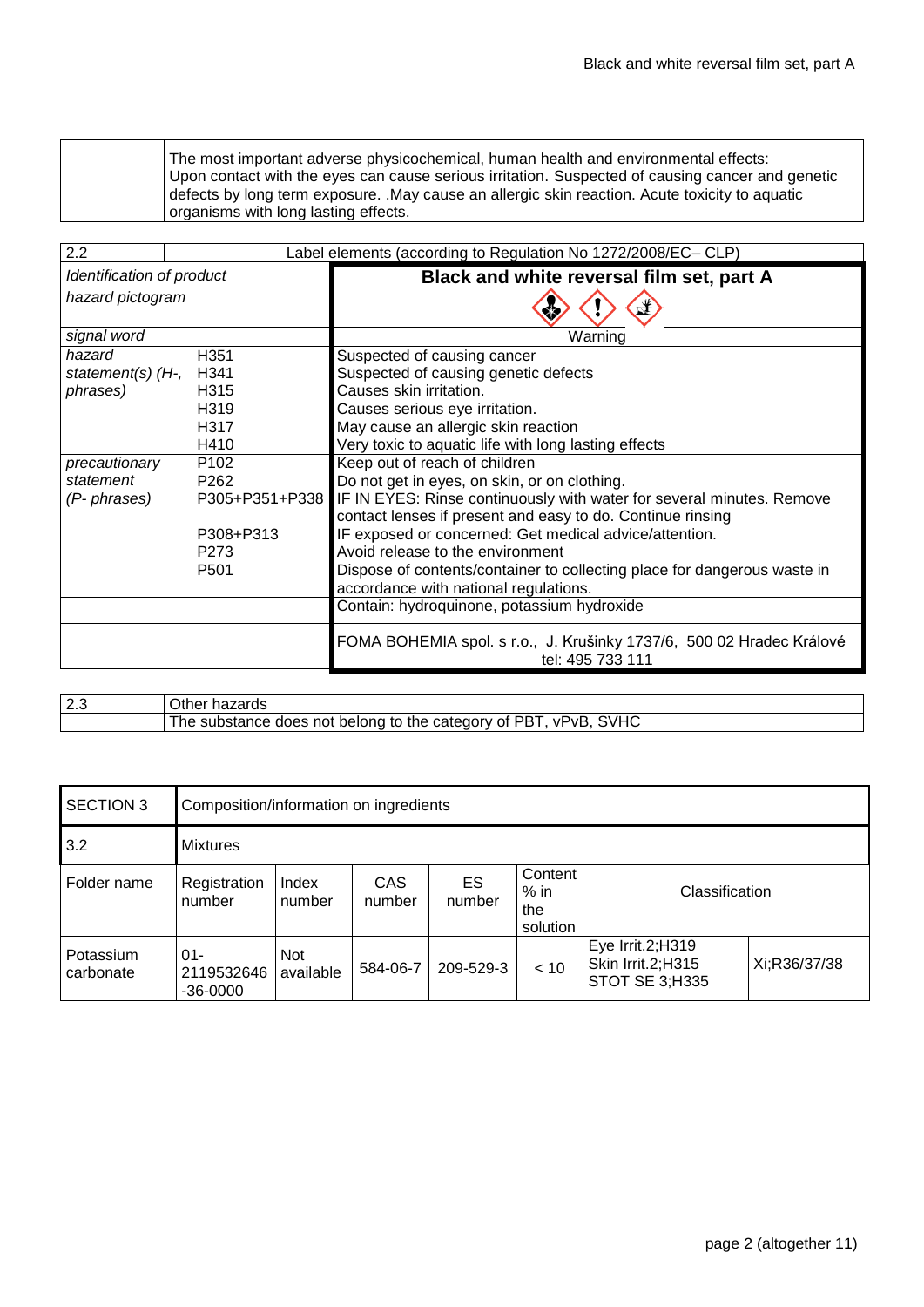| Hydroquinone           | $01 -$<br>2119524016<br>$-51 - XXXX$ | 604-005-<br>$00 - 4$ | 123-31-9      | 204-617-8 | < 5 | Carc.2;H351<br>Muta.2;H341<br>AcuteTox.4;H302<br>EyeDam.1;H318<br>SkinSens.1;H317<br>Aquatic Acute 1;<br>H400<br>AquaticChronic1;<br>H410<br>$M(acute) = 10$ ,<br>M (chronic)=1 | CarcCat3;R40<br>MutaCat3;R68<br>Xn:R22<br>Xi;R41,R43<br>N;R50 |
|------------------------|--------------------------------------|----------------------|---------------|-----------|-----|---------------------------------------------------------------------------------------------------------------------------------------------------------------------------------|---------------------------------------------------------------|
| Potassium<br>hydroxide | $01 -$<br>2119487136<br>-33          | 019-002-<br>$00 - 8$ | 1310-58-<br>3 | 215-181-3 | < 1 | SkinCorr.1A;H314<br>AcuteTox.4;H302<br>Met.Corr.1:H290                                                                                                                          | C; R35<br>Xn:R22                                              |

**Solution** 

(Full text R, H-phrases… section 16)

| <b>SECTION</b><br>4 | First aid measures                                                                                                                                                                                                                                                                                                                                                                                                                  |  |  |  |  |
|---------------------|-------------------------------------------------------------------------------------------------------------------------------------------------------------------------------------------------------------------------------------------------------------------------------------------------------------------------------------------------------------------------------------------------------------------------------------|--|--|--|--|
| 4.1                 | Description of first aid measures                                                                                                                                                                                                                                                                                                                                                                                                   |  |  |  |  |
|                     | Disabled person to lead from the contaminated area, bringing it into a state of peace and to facilitate<br>breathing by loosening clothing, watch, and if necessary to maintain its vital functions. If you are<br>experiencing symptoms of acute injury (shortness of breath, persistent cough, chest pain, nausea,<br>impaired sensory perception, fainting, etc.), call a physician or transport the injured person to a doctor. |  |  |  |  |
|                     | After contact with skin: Wash affected area thoroughly with water.                                                                                                                                                                                                                                                                                                                                                                  |  |  |  |  |
|                     | Eye Contact: Remove any contact lenses and eye as soon as possible wash with plenty water. If<br>necessary, open up violence cramped eyelids. Avoid contamination not contaminated eye wash<br>liquid Do not neutralize. Seek medical help.                                                                                                                                                                                         |  |  |  |  |
|                     | Exposure by inhalation: Remove patient to fresh air, lukewarm water rinse eyes, mouth and nasal<br>cavity.                                                                                                                                                                                                                                                                                                                          |  |  |  |  |
|                     | Ingestion: Affected person calm, clear water rinse. Place to drink a glass (about 0.4 dl) of cold water.<br>Do not induce vomiting. If affected persone vomit spontaneously, control to prevent inhalation of<br>vomit. Do not administer activated charcoal, and no neutralizing agent. Call a physician or transport<br>the affected person to a doctor.                                                                          |  |  |  |  |
| 4.2                 | Most important symptoms and effects, both acute and delayed                                                                                                                                                                                                                                                                                                                                                                         |  |  |  |  |
|                     | Not known                                                                                                                                                                                                                                                                                                                                                                                                                           |  |  |  |  |
| 4.3                 | Indication of any immediate medical attention and special treatment needed                                                                                                                                                                                                                                                                                                                                                          |  |  |  |  |
|                     | In the workplace, running water and soap.                                                                                                                                                                                                                                                                                                                                                                                           |  |  |  |  |
|                     |                                                                                                                                                                                                                                                                                                                                                                                                                                     |  |  |  |  |

| <b>SECTION</b><br>5 | Firefighting measures                                                                      |
|---------------------|--------------------------------------------------------------------------------------------|
| 5.1                 | Extinguishing media                                                                        |
|                     | The product (liquid solution) is not flammable. Extinguishing agents adapt burning nearby. |
|                     | Inappropriate extinguishing media: N.a.                                                    |
| 5.2                 | Special hazards arising from the substance or mixture                                      |
|                     | At elevated temperatures or by contact with acid can release sulphur dioxide               |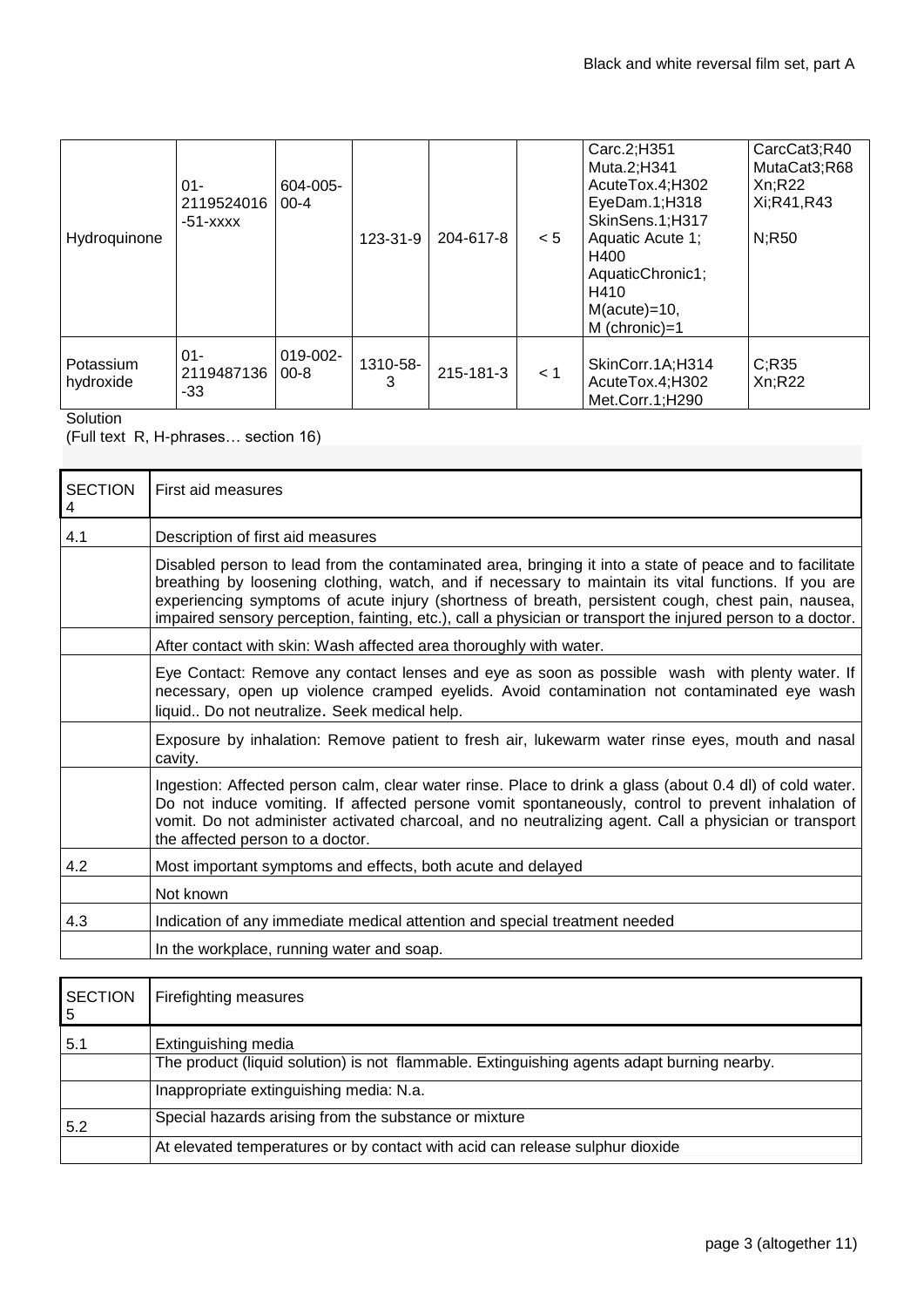| 5.3                 | Advice for firefighters: Breathing apparatus, workwear                                                                                                                                                                                                                                                                                                                                      |
|---------------------|---------------------------------------------------------------------------------------------------------------------------------------------------------------------------------------------------------------------------------------------------------------------------------------------------------------------------------------------------------------------------------------------|
|                     |                                                                                                                                                                                                                                                                                                                                                                                             |
| <b>SECTION</b><br>6 | Accidental release measures                                                                                                                                                                                                                                                                                                                                                                 |
| 6.1                 | Personal precautions, protective equipment and emergency procedures                                                                                                                                                                                                                                                                                                                         |
|                     | Zoom out persons not participating in the elimination of consequences of the accident out of reach.<br>Ventilate enclosed spaces. When removing the consequences of the accident using the prescribed<br>personal protective equipment. When working on the disposal of the accident contained breathing<br>apparatus and full protective suit. No smoking and treatment with an open fire. |
| 6.2                 | <b>Environmental precautions</b>                                                                                                                                                                                                                                                                                                                                                            |
|                     | Do not allow substance to enter soil, sewage system, surface and groundwater.                                                                                                                                                                                                                                                                                                               |
| 6.3                 | Methods and material for containment and cleaning up                                                                                                                                                                                                                                                                                                                                        |
|                     | Let soak it to inert absorption products. Rinse the affected area thoroughly with water. Small leak at<br>least strongly dilute with water.                                                                                                                                                                                                                                                 |
| 6.4                 | Reference to other sections                                                                                                                                                                                                                                                                                                                                                                 |
|                     | See section 13                                                                                                                                                                                                                                                                                                                                                                              |

| <b>SECTION</b> | Handling and storage                                                                                                                                                                                                                                                                                                                                                                                                                                                                              |
|----------------|---------------------------------------------------------------------------------------------------------------------------------------------------------------------------------------------------------------------------------------------------------------------------------------------------------------------------------------------------------------------------------------------------------------------------------------------------------------------------------------------------|
| 7.1            | Precautions for safe handling<br>While working to comply with basic requirements of safe work. Wear recommended personal protective<br>equipment. Avoid contact with eyes.<br>By manipulation prohibits eating, drinking and smoking, working with hot materials and open flame.<br>Equipment must be equipped with means of extinguishing in enclosed areas, ventilation should be<br>provided, either naturally or forced.<br>Workplaces must be kept clean and escape routes must remain free. |
| 7.2            | Conditions for safe storage, including any incompatibilities<br>Store in original containers in a cool, dry and well ventilated place. Containers should be stored                                                                                                                                                                                                                                                                                                                                |
| 7.3            | separately from food. The working solution prepare according to the instructions.<br>Specific end use(s)<br>See in 1.2., Other uses – not available                                                                                                                                                                                                                                                                                                                                               |

| <b>SECTION</b><br>8 | Exposure controls/personal protection                                                                                                                                                                                                                                                                                                                                                                                                                                                                                                                  |  |  |  |  |
|---------------------|--------------------------------------------------------------------------------------------------------------------------------------------------------------------------------------------------------------------------------------------------------------------------------------------------------------------------------------------------------------------------------------------------------------------------------------------------------------------------------------------------------------------------------------------------------|--|--|--|--|
| 8.1                 | Control parameters                                                                                                                                                                                                                                                                                                                                                                                                                                                                                                                                     |  |  |  |  |
|                     | Government Regulation No 361/2007 Coll. - Conditions for health workers at work and occupational<br>exposure limits in the air of workplaces and ways of measuring and evaluating. (Czech)<br>PEL 2 mg/m <sup>3</sup> NPK-P 4 mg/m <sup>3</sup><br>Hydroquinone:<br>Potassium hydroxide PEL 1 mg/m <sup>3</sup> NPK-P 2 mg/m <sup>3</sup><br>PEL 5 mg/m <sup>3</sup> NPK-P 10 mg/m <sup>3</sup><br>Potasium carbonate<br>Substance is not listed in Notice. No.432/2003 Coll., Laying down limit values of biological exposure<br>tests: not available |  |  |  |  |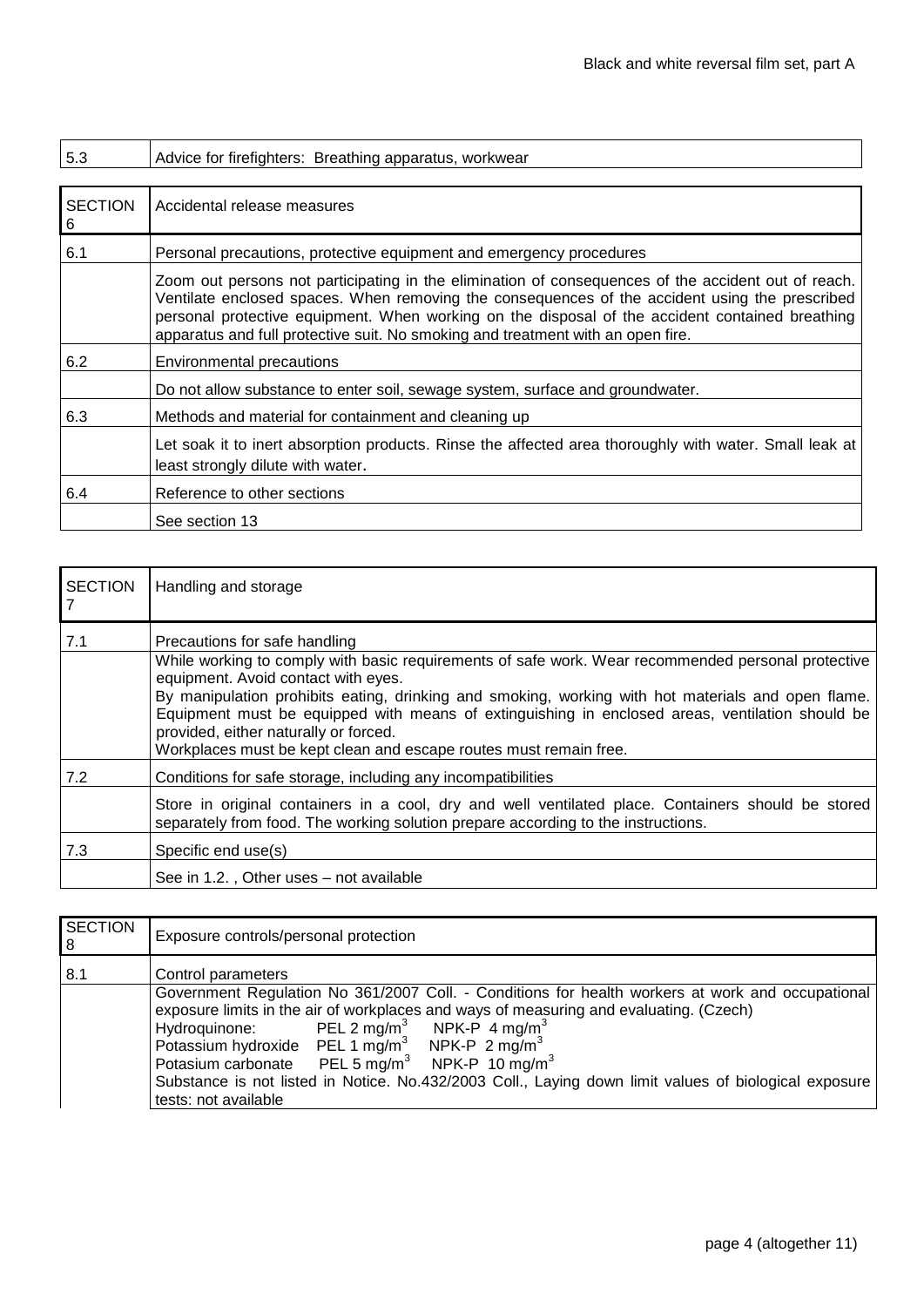|     | DNEL: (hydroquinone)                                                                                                                                                                                                                                                                                                                                                                                                                                                                                   | Workers                 | General                 |  |  |  |
|-----|--------------------------------------------------------------------------------------------------------------------------------------------------------------------------------------------------------------------------------------------------------------------------------------------------------------------------------------------------------------------------------------------------------------------------------------------------------------------------------------------------------|-------------------------|-------------------------|--|--|--|
|     | Long-Term - derm., systemic. effect                                                                                                                                                                                                                                                                                                                                                                                                                                                                    | 128 mg/kg bw/day        | 64 mg/kg bw/day         |  |  |  |
|     | Long-Term - inhal., systemic. effect                                                                                                                                                                                                                                                                                                                                                                                                                                                                   | 7 mg/m $3$              | 1.74 mg/m <sup>3</sup>  |  |  |  |
|     | Long-Term - inhal., local. effect                                                                                                                                                                                                                                                                                                                                                                                                                                                                      | 1 mg/m $3$              | $0,5 \,\mathrm{mg/m}^3$ |  |  |  |
|     | PNEC: (hydroquinone)                                                                                                                                                                                                                                                                                                                                                                                                                                                                                   |                         |                         |  |  |  |
|     | Freshwater                                                                                                                                                                                                                                                                                                                                                                                                                                                                                             | $0.114$ mg/l            |                         |  |  |  |
|     | Seawater                                                                                                                                                                                                                                                                                                                                                                                                                                                                                               | $0.0114$ mg/l           |                         |  |  |  |
|     | Soil                                                                                                                                                                                                                                                                                                                                                                                                                                                                                                   | 0.129 ug/kg sediment dw |                         |  |  |  |
|     | Mikroorganisms in Sewasge Treatment Plant                                                                                                                                                                                                                                                                                                                                                                                                                                                              | $0.71$ mg/l             |                         |  |  |  |
|     | DNEL: (potassium hydroxide)                                                                                                                                                                                                                                                                                                                                                                                                                                                                            | Workers                 | General                 |  |  |  |
|     | Long-Term - inhal., local. effect                                                                                                                                                                                                                                                                                                                                                                                                                                                                      | 1 mg/m $3$              | 1 mg/m $3$              |  |  |  |
| 8.2 | <b>Exposure controls</b>                                                                                                                                                                                                                                                                                                                                                                                                                                                                               |                         |                         |  |  |  |
|     | Individual protection measures, incl. protective equipment                                                                                                                                                                                                                                                                                                                                                                                                                                             |                         |                         |  |  |  |
|     | Technical measures: Working with a local source of suction and running water for the irrigation needs of<br>the eyes, wash your hands or contaminated parts of the skin.<br>Tightly closed containers and equipment, natural and mechanical ventilation. Do not allow product to the<br>eyes, mouth, inhalation, skin contact. Do not eat, drink or smoke. Avoid contact with food substances<br>and drinks. After work wash hands with soap and water. Alternatively, take off contaminated clothing. |                         |                         |  |  |  |
|     |                                                                                                                                                                                                                                                                                                                                                                                                                                                                                                        |                         |                         |  |  |  |
|     | Respiratory protection: During normal handling is not required.                                                                                                                                                                                                                                                                                                                                                                                                                                        |                         |                         |  |  |  |
|     | Hand protection: Use rubber (PE, nitril) gloves                                                                                                                                                                                                                                                                                                                                                                                                                                                        |                         |                         |  |  |  |
|     | Eye protection: Safety glasses                                                                                                                                                                                                                                                                                                                                                                                                                                                                         |                         |                         |  |  |  |
|     | Skin protection: Workwear                                                                                                                                                                                                                                                                                                                                                                                                                                                                              |                         |                         |  |  |  |
|     | Environmental exposure: Provide preventing spill into waterways, soil and drainage.                                                                                                                                                                                                                                                                                                                                                                                                                    |                         |                         |  |  |  |

| <b>SECTION</b><br>$\overline{9}$ | Physical and chemical properties                      |                              |
|----------------------------------|-------------------------------------------------------|------------------------------|
| 9.1                              | Information on basic physical and chemical properties |                              |
|                                  | Appearance                                            | Moderate yellow liquid       |
|                                  | Odour                                                 | Moderate, nonspecific        |
|                                  | рH                                                    | cca 10.2-10.5                |
|                                  | Melting point/freezing point                          | $cca 0^{\circ}C$             |
|                                  | Initial boiling point and boiling range               | cca 100 $^{\circ}$ C         |
|                                  | Flash point                                           | Fireproof                    |
|                                  | Evaporation rate                                      | N.a.                         |
|                                  | Flammability                                          | Incombustible                |
|                                  | Upper/lower flammability or explosive<br>limits       | Irrelevant                   |
|                                  | Vapour pressure                                       | <20 mbar                     |
|                                  | Vapour density                                        | Unknown                      |
|                                  | Oxidising properties                                  | No.                          |
|                                  | Relative density                                      | 1.24.-1,25 g/cm <sup>3</sup> |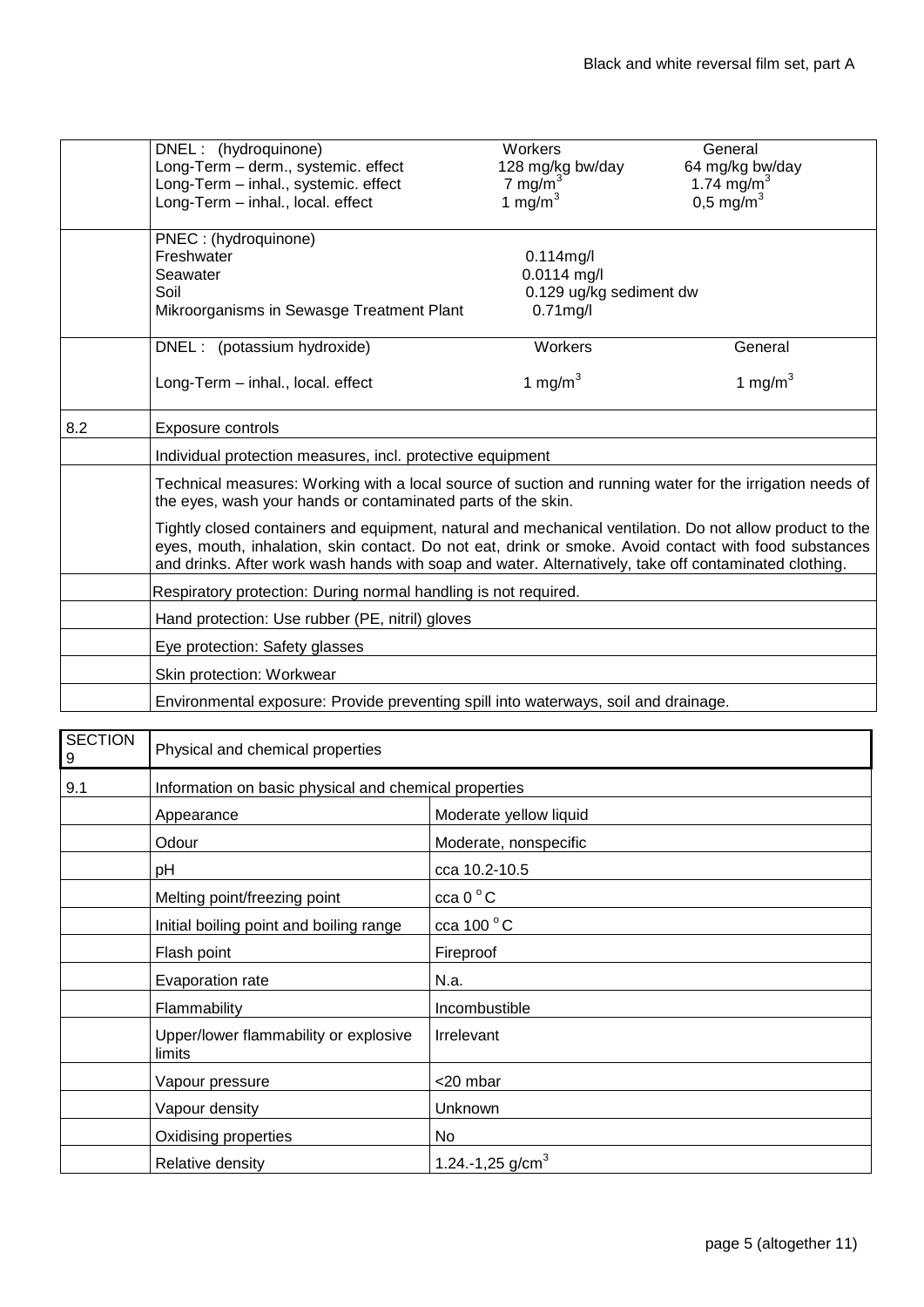|     | Solubility - watter                       | Solution          |
|-----|-------------------------------------------|-------------------|
|     | Partition coefficient:<br>n-octanol/water | <b>Unknown</b>    |
|     | Auto-ignition temperature                 | <b>Irrelevant</b> |
|     | Decomposition temperature                 | N.a.              |
|     | Viscosity;                                | N.a.              |
|     | <b>Explosive properties</b>               | No                |
| 9.2 | Other information                         |                   |
|     | Fat solubility                            | N.a.              |
|     | Conductivity                              | N.a.              |

| <b>SECTION</b><br>10 | Stability and reactivity                                                                |
|----------------------|-----------------------------------------------------------------------------------------|
| 10.1                 | Reactivity                                                                              |
|                      | Under normal conditions the product is stable                                           |
| 10.2                 | Chemical stability                                                                      |
|                      | Under normal conditions the product is stable                                           |
| 10.3                 | Possibility of hazardous reactions                                                      |
|                      | Strong minerale acids                                                                   |
| 10.4                 | Conditions to avoid                                                                     |
|                      | High temperature                                                                        |
| 10.5                 | Incompatible materials                                                                  |
|                      | Alluminium                                                                              |
| 10.6                 | <b>Hazardous Decomposition Products</b>                                                 |
|                      | Possible development of sulfur dioxide at elevated temperatures and reaction with acids |

| <b>SECTION</b><br>11                              | Toxicological informations |                                                                                |  |
|---------------------------------------------------|----------------------------|--------------------------------------------------------------------------------|--|
| 11.1                                              |                            | Information on toxicological effects                                           |  |
| Acute toxicity                                    |                            | Based on available data, the criteria for this classification are not match up |  |
| Skin corrosion/irritation                         |                            | Causes serious skin irritation                                                 |  |
| Serious eye damage/eye irritation                 |                            | Causes serious eye irritation                                                  |  |
| Respiratory or skin sensitisation                 |                            | May cause an allergic skin reaction                                            |  |
| Germ cell mutagenicity                            |                            | Suspected of causing genetic defects                                           |  |
| Carcinogenicity                                   |                            | Suspected of causing cancer                                                    |  |
| Reproductive toxicity                             |                            | Based on available data, the criteria for this classification are not match up |  |
| Specific target organ toxicity<br>single exposure |                            | Based on available data, the criteria for this classification are not match up |  |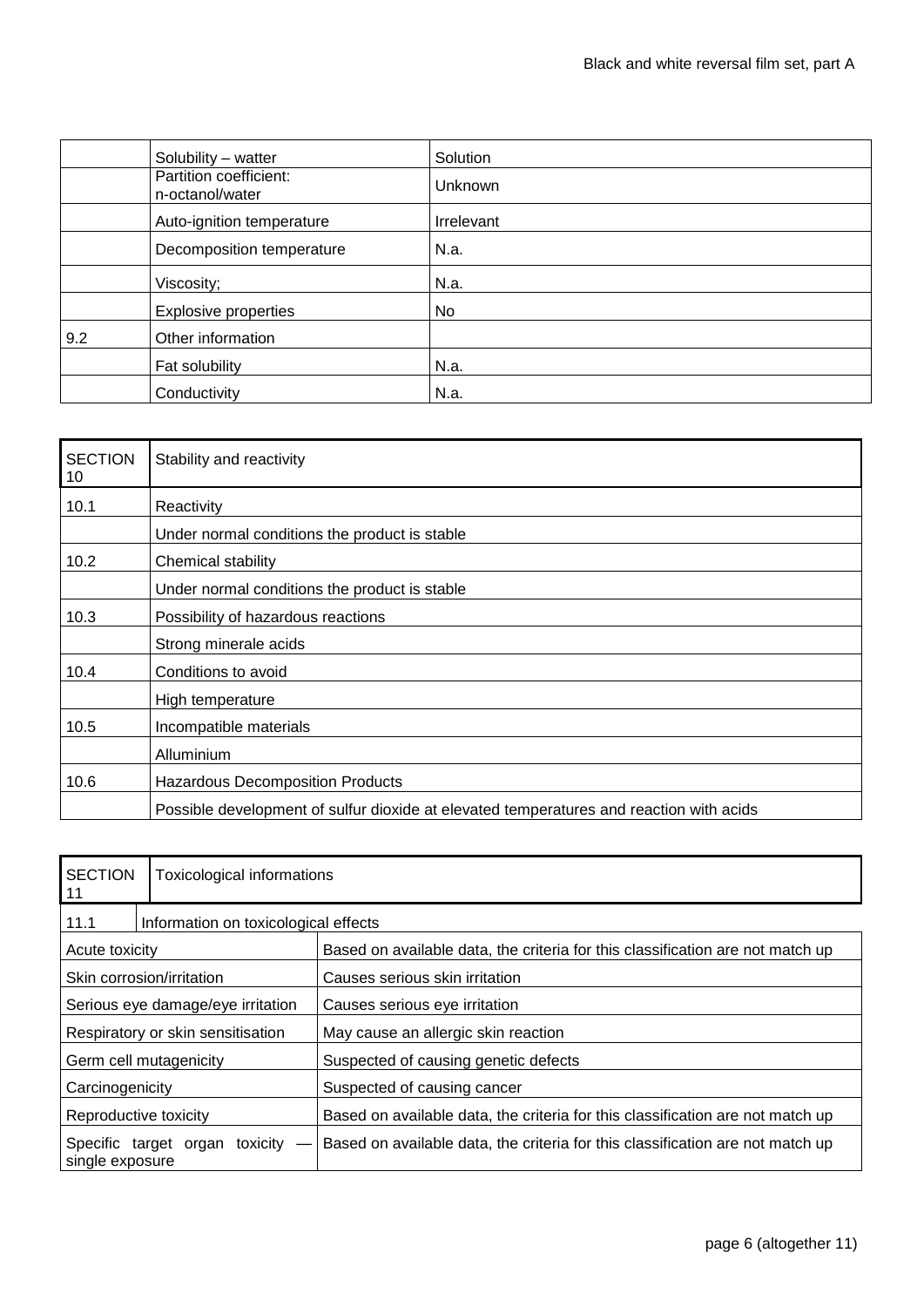| Specific target organ toxicity $-$<br>repeated exposure                                                     | Based on available data, the criteria for this classification are not match up |  |  |
|-------------------------------------------------------------------------------------------------------------|--------------------------------------------------------------------------------|--|--|
| Aspiration hazard                                                                                           | Based on available data, the criteria for this classification are not match up |  |  |
| $LDLo$ oral, human : > 29 mg/kg (hydroquinone)<br>> 320 mg/kg (hydroquinone)<br>$LD_{50}$ oral rat:         |                                                                                |  |  |
| $LD_{50}$ derm., rat : > 9000 mg/kg (hydroquinone)                                                          |                                                                                |  |  |
| $LD_{50}$ oral rat:<br>> 320mg/kg (potassium hydroxide)                                                     |                                                                                |  |  |
| Likely routes of exposure and symptoms related to the physical, chemical and toxicological characteristics: |                                                                                |  |  |
| Toxicity oral. (ingestion / swallowing):                                                                    |                                                                                |  |  |
| Ingestion may cause irritation or burns to the digestive tract. It causes nausea.                           |                                                                                |  |  |
| Toxicity inhal. (inhalation):                                                                               |                                                                                |  |  |
| The product (solution) is not dangerous.                                                                    |                                                                                |  |  |
| Toxicity dermal.                                                                                            |                                                                                |  |  |
| May cause irritation (redness) of skin                                                                      |                                                                                |  |  |
| Eye Contact:                                                                                                |                                                                                |  |  |
| Causes serious eye irritation                                                                               |                                                                                |  |  |
| Immediate, delayed and chronic effects of short and long term exposure:                                     |                                                                                |  |  |
| Suspected of causing cancer and genetic defects                                                             |                                                                                |  |  |

| <b>SECTION</b> | Ecological information                                                                                                                                                                                 |  |  |
|----------------|--------------------------------------------------------------------------------------------------------------------------------------------------------------------------------------------------------|--|--|
| 12             |                                                                                                                                                                                                        |  |  |
| 12.1           | <b>Toxicity</b>                                                                                                                                                                                        |  |  |
|                | $LC_{50}$ (fish)/96hod:<br>0,15 mg/l (hydroquinone)<br>$EC_{50}$ (daphnia)/24hod:<br>$0,11 \text{ mg/l}$<br>(hydroquinone)<br>LC <sub>50</sub> (pipemphales promelas)/96hour: 0,044mg/l (hydroquinone) |  |  |
|                | $EC_{50}$ (water algae)/72hod: 0,33 mg/l (hydroquinone)                                                                                                                                                |  |  |
|                | Mixture is higly toxic for aquatic life                                                                                                                                                                |  |  |
| 12.2           | Persistence and degradability                                                                                                                                                                          |  |  |
|                | Hydroquinone is considered to be biologically degradable (test OECD 301 C)                                                                                                                             |  |  |
| 12.3           | Bioaccumulative potential                                                                                                                                                                              |  |  |
|                | It is not expected                                                                                                                                                                                     |  |  |
| 12.4           | Mobility in soil                                                                                                                                                                                       |  |  |
|                | N.a., the product is soluble in water                                                                                                                                                                  |  |  |
| 12.5           | Results of PBT and vPvB assessment                                                                                                                                                                     |  |  |
|                | Not available. Substances are not identified as a PBT or vPvB                                                                                                                                          |  |  |
| 12.6           | Other adverse effects                                                                                                                                                                                  |  |  |
|                | $W$ GK = 1                                                                                                                                                                                             |  |  |
|                |                                                                                                                                                                                                        |  |  |

| SECTION | Disposal considerations |
|---------|-------------------------|
| 13      |                         |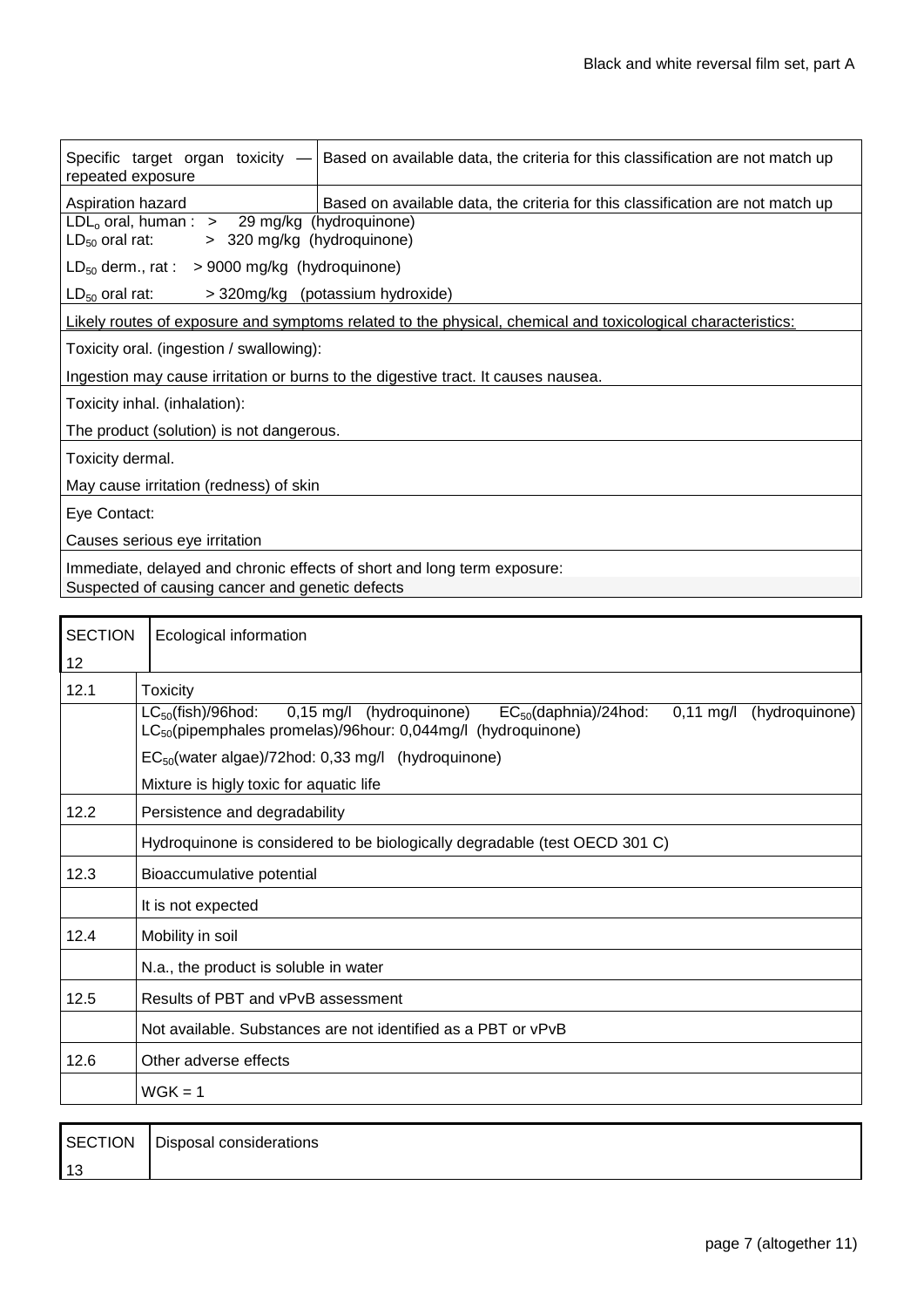| 13.1 | Waste treatment methods              |                                                                                                                                                                                                                                                                                                                          |
|------|--------------------------------------|--------------------------------------------------------------------------------------------------------------------------------------------------------------------------------------------------------------------------------------------------------------------------------------------------------------------------|
|      | Code and type of waste               | 09 01 01 $^*$ – aqueous developer solutions                                                                                                                                                                                                                                                                              |
|      |                                      | 15 01 10 * - packaging containing residues of hazardous<br>substances                                                                                                                                                                                                                                                    |
|      | preparation:                         | The recommended method of Spilled product let soak up with inert absorbent material and pass<br>disposal of the substance/ the person authorized to remove. Must not be disposed of with<br>household or other waste. Do not wash into sewers.                                                                           |
|      | of<br>disposal<br>product packaging: | The recommended method of Emptied containers (after thorough flushing) can be reused, or to<br>contaminated defer to container, designated for separate collection (plastics).<br>Possible slight residuals of hydrochinone in the empty, rinsed container, transform<br>into harmless chinone form. (oxidation process) |
|      | Waste legislation                    | Directive No. 2008/98/ES                                                                                                                                                                                                                                                                                                 |
|      |                                      |                                                                                                                                                                                                                                                                                                                          |

|    | SECTION   Transport information |
|----|---------------------------------|
| 14 |                                 |

## **Land transport ADR/RID (cross- border):**

| UN number                                                                   | 3082                                                                                                                                                                                                                                                                                                                                                 |
|-----------------------------------------------------------------------------|------------------------------------------------------------------------------------------------------------------------------------------------------------------------------------------------------------------------------------------------------------------------------------------------------------------------------------------------------|
| UN proper shipping name                                                     | ENVIRONMENTALLY HAZARDOUS SUBSTANCE, LIQUID, N.O.S.<br>HYDROQUINONE)                                                                                                                                                                                                                                                                                 |
| Transport hazard class(es)                                                  | 9                                                                                                                                                                                                                                                                                                                                                    |
| Packing group                                                               | Ш                                                                                                                                                                                                                                                                                                                                                    |
| Labels                                                                      | 9                                                                                                                                                                                                                                                                                                                                                    |
| Transport in bulk according to Annex II of<br>MARPOL 73/78 and the IBC Code | Tunel restriction: E                                                                                                                                                                                                                                                                                                                                 |
| Remarks:                                                                    | The product is carried in single or combination packagings<br>containing a net quantity per single or inner packaging of 5 l or less<br>and is not subject to any other provisions of ADR provided<br>packaging meet the general provisions of 4.1.1.1., 4.1.1.2 and<br>4.1.1.4 to 4.1.1.8 (according to chapter 3.3 ADR, special provisions<br>375) |

## **Maritime transport IMDG:**

| UN number               | 3082                                                                 |
|-------------------------|----------------------------------------------------------------------|
| UN proper shipping name | ENVIRONMENTALLY HAZARDOUS SUBSTANCE, LIQUID, N.O.S.<br>HYDROQUINONE) |
| IMDG class(es)          | 9                                                                    |
| Packing group           | Ш                                                                    |
| <b>EMS</b> number       | $F-A, S-F$                                                           |
| Segregation             | Category A                                                           |
| Marine pollutant        | Yes                                                                  |
| Labels                  | Alb,<br>9                                                            |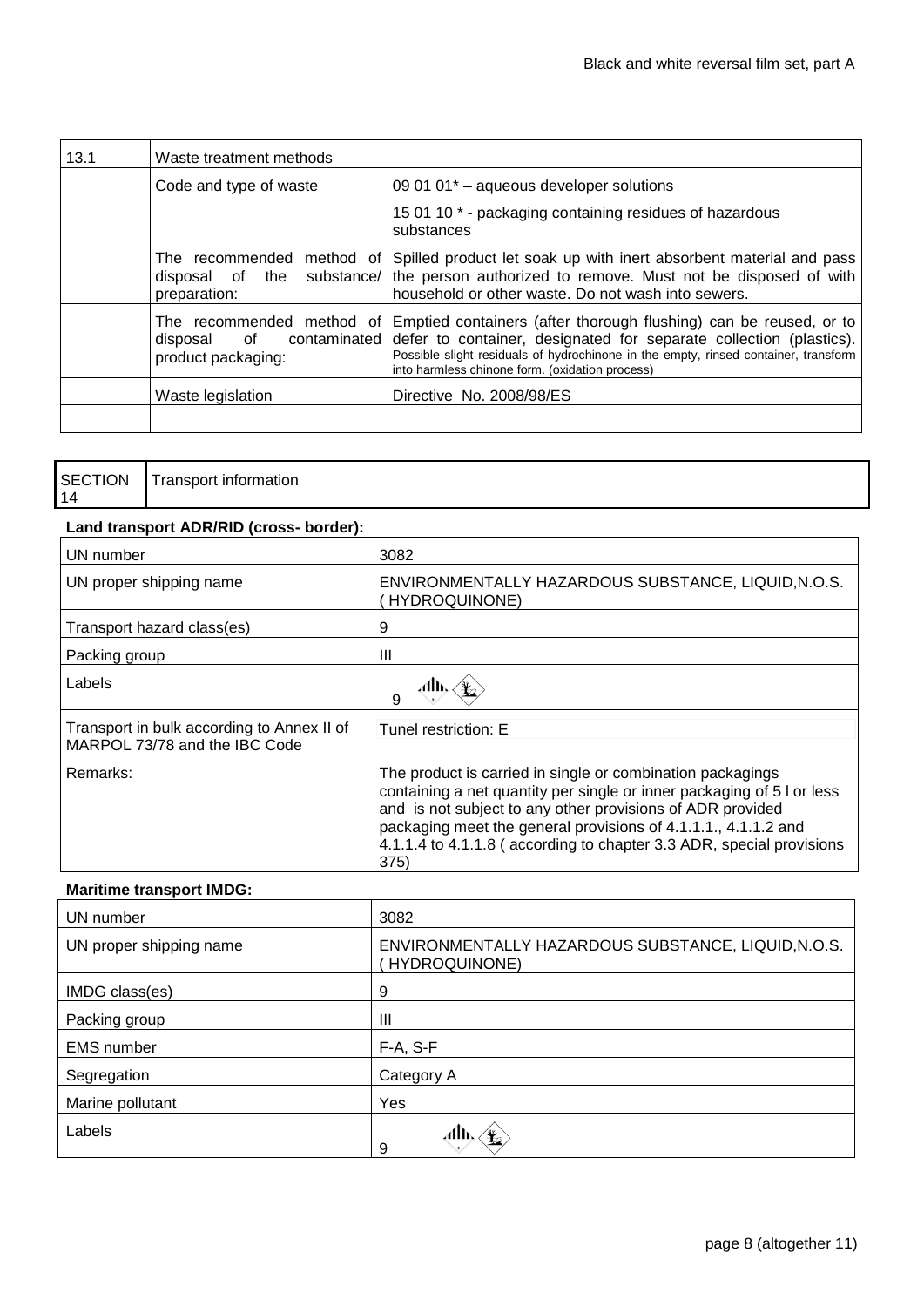| Remarks: | The product is packaged in single or combination packagings<br>containing a net quantity per single or inner packaging of 5 l or less<br>and is not subject to any other provisions of IMDG Code relevant to<br>marine pollutants provided the packagings meet the general<br>provisions of 4.1.1.1, 4.1.1.2 and 4.1.1.4 to 4.1.1.8. (according to |
|----------|----------------------------------------------------------------------------------------------------------------------------------------------------------------------------------------------------------------------------------------------------------------------------------------------------------------------------------------------------|
|          | Chapter 2.10, paragraph 2.10.2.7)                                                                                                                                                                                                                                                                                                                  |

## **Air transport ICAO-TI and IATA-DGR:**

| 3082                                                                                                                                                                                                                                                                                                                                           |
|------------------------------------------------------------------------------------------------------------------------------------------------------------------------------------------------------------------------------------------------------------------------------------------------------------------------------------------------|
| ENVIRONMENTALLY HAZARDOUS SUBSTANCE, LIQUID, N.O.S.<br><b>HYDROQUINONE)</b>                                                                                                                                                                                                                                                                    |
| 9                                                                                                                                                                                                                                                                                                                                              |
| Ш                                                                                                                                                                                                                                                                                                                                              |
| 9                                                                                                                                                                                                                                                                                                                                              |
| Passenger aircraft – Packing instruction 964, max. net quantity per<br>package 450 L                                                                                                                                                                                                                                                           |
| Cargo aircraft - Packing instruction 964 max. net quantity per<br>package 450 L                                                                                                                                                                                                                                                                |
| The product is transported in single or combination packagings<br>containing a net quantity per single or inner packaging of 5 l or less<br>and is not subject to any other provisions of the IATA Dangerous<br>Goods Regulations provided and the packagings used meet defined<br>standards. (according to part 4.4, Special provisions A197) |
|                                                                                                                                                                                                                                                                                                                                                |

| Environmental hazards        | Product contains environmentally hazardous substances:<br>(Hydroguinone) |
|------------------------------|--------------------------------------------------------------------------|
| Special precautions for user | Avoid release to the environment                                         |

| 15   | <b>SECTION</b> Regulatory information                                                                                                                                                                                                                                                                                                                                                                                                                                                                                                                                                                                                                               |
|------|---------------------------------------------------------------------------------------------------------------------------------------------------------------------------------------------------------------------------------------------------------------------------------------------------------------------------------------------------------------------------------------------------------------------------------------------------------------------------------------------------------------------------------------------------------------------------------------------------------------------------------------------------------------------|
| 15.1 | Safety, health and environmental regulations/legislation specific for the substance or mixture<br>Regulation (EC) No 1907/2006, registration, evaluation, autorisation, restriction chemicals (REACH)<br>Regulation (EC) No 453/2010<br>Regulation (EC) No 1272/2008 of the European Parliament and of the Council on classification,<br>labelling and packaging of substances and mixtures<br>Direction No 67/548/EHS (DSD), 1999/45/ES (DPD)<br>Act No. 350/2011 Coll. On chemical substances and mixtures<br>Decree No. 381/2001 Coll. Establishing the Waste Catalogue.<br>Government Regulation No. 361/2007 Coll. On the health conditions of workers at work |
|      | European Agreement concerning the international carriage of dangerous goods (ADR) applicable as<br>from 1. January 2015<br>IMDG Code, MSC 93/22/Add.2                                                                                                                                                                                                                                                                                                                                                                                                                                                                                                               |
| 15.2 | IATA Dangerous Goods Regulations, 56th Edition<br>Chemical safety assessment<br>The chemical safety assessment for the product was n made.                                                                                                                                                                                                                                                                                                                                                                                                                                                                                                                          |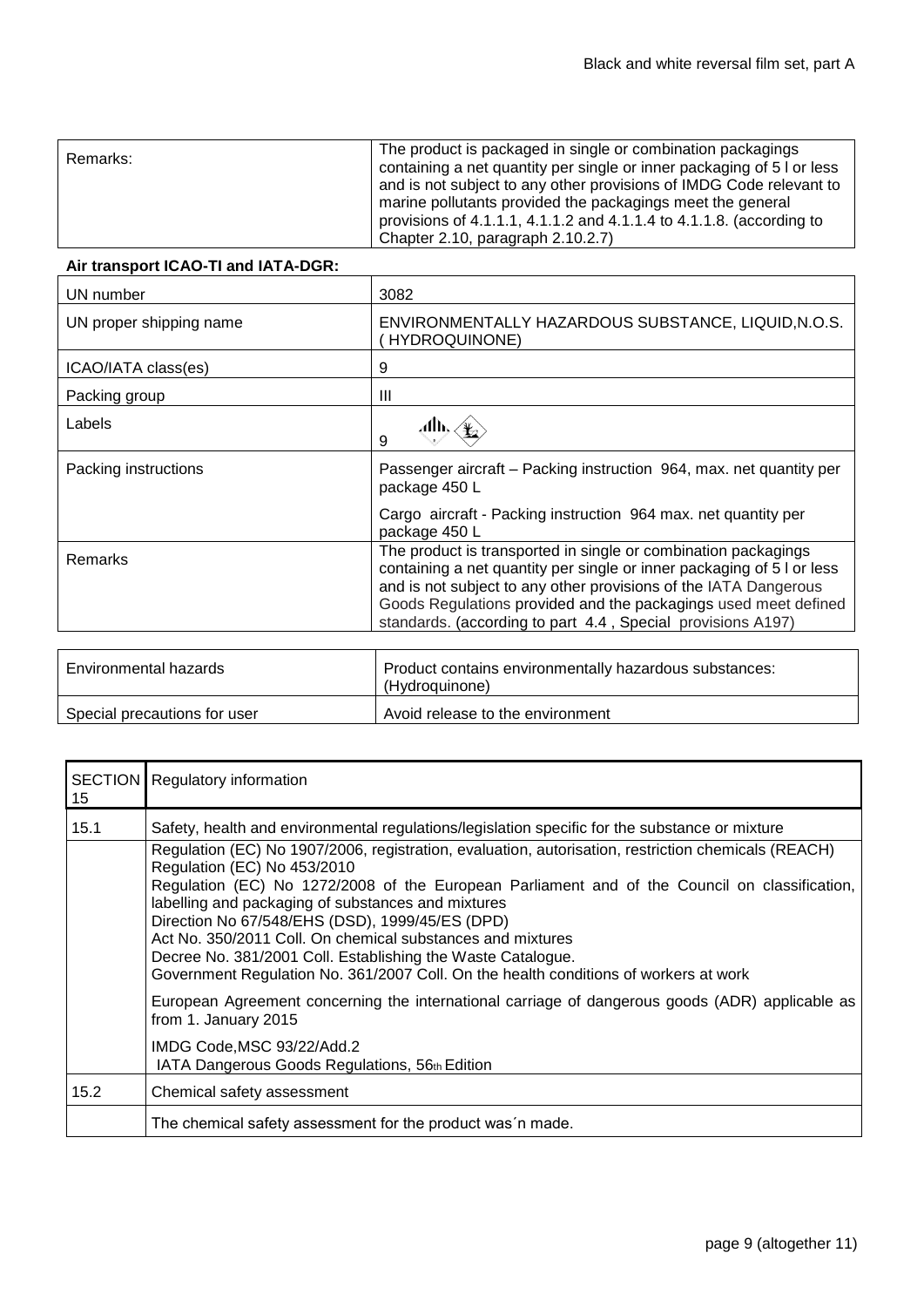| <b>SECTION</b><br>16     |                                                                |  |  |
|--------------------------|----------------------------------------------------------------|--|--|
| Abbreviations, symbols   |                                                                |  |  |
| Carc.2                   | Carcinogenity (Category 2)                                     |  |  |
| Muta 2                   | Mutagenity (Category 2)                                        |  |  |
| Eye Dam.1                | Serious eye damage (Category 1)                                |  |  |
| Skin Corr. 1A            | Skin corrosion                                                 |  |  |
| Skin Irrit.2             | Skin irritation (Category 2)                                   |  |  |
| Skin Sens.1              | Skin sensibilisation (Category 1)                              |  |  |
| Acute Tox.4              | Hazardous to the aquatic environment, acute (Category 4)       |  |  |
| Eye Irrit.2              | Serious eye irritation (Cat. 2)                                |  |  |
| Aquatic Acute 1          | Hazardous to the aquatic environment, acute (Category 1)       |  |  |
| Aquatic Chronic 1        | Hazardous to the aquatic environment, chronic (Category 1)     |  |  |
| <b>Aquatic Chronic 2</b> | Hazardous to the aquatic environment, chronic (Category 2)     |  |  |
| STOT SE 3                | Specific target organ toxicity - Single exposure ( Category 3) |  |  |
| Carc. cat.3              | Carcinigenity (Category 3)                                     |  |  |
| Muta cat.3               | Mutagenity (Category 3)                                        |  |  |
| C                        | caustic                                                        |  |  |
| Xn                       | harmfull                                                       |  |  |
| Xi                       | irritation                                                     |  |  |
| N                        | hazardous to the aquatic environment                           |  |  |
| <b>CLP</b>               | Regulation (ES) č.1272/2008                                    |  |  |
| <b>DPD</b>               | Direction (ES) 1999/45/ES                                      |  |  |
| <b>PBT</b>               | Persistent, bioaccumulation, toxic                             |  |  |
| vPvB                     | High persistent, high bioaccumulation                          |  |  |
| <b>SVHC</b>              | Substance of very hight concerns                               |  |  |
| <b>DNEL</b>              | Derivated No-Effect Level                                      |  |  |
| <b>PNEC</b>              | <b>Prediction No-Effect Concentration</b>                      |  |  |

| Materials used for the processing of safety data sheet                                              |                                      |  |  |
|-----------------------------------------------------------------------------------------------------|--------------------------------------|--|--|
| Information provided by the producter<br>Material Safety Data Sheets (MSDS) for chemical substances |                                      |  |  |
| R, H-phrases :                                                                                      |                                      |  |  |
| H351                                                                                                | Suspected of causing cancer          |  |  |
| H341                                                                                                | Suspected of causing genetic defects |  |  |
| H302                                                                                                | Harmful if swallowed                 |  |  |
| H319                                                                                                | Causes serious eye irritation        |  |  |
| H317                                                                                                | May cause an allergic skin reaction  |  |  |
| H318                                                                                                | Causes serious eye damage.           |  |  |
| H400                                                                                                | Very toxic to aquatic life           |  |  |